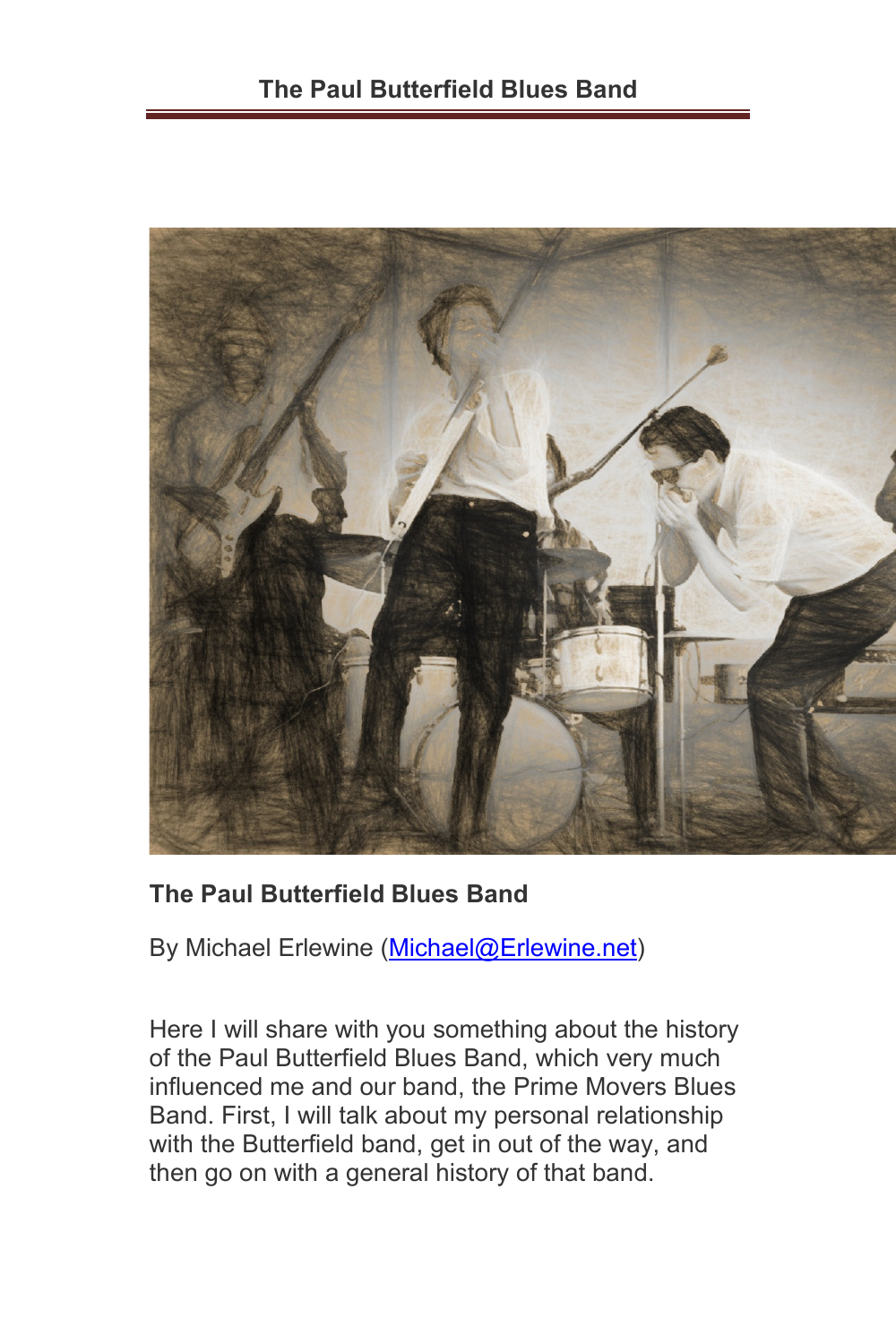As for me personally, our band, the Prime Mover's Blues Band, spent a lot of time hanging out with and around the Butterfield band. We went to hear them every chance we could, including driving all the way to Chicago just to hear them play. Butterfield was friendly enough, but always a little cool. I remember sitting outside in the van smoking some pot with Butterfield, just the two of us, and he explained that he was so good just because he was left-handed. He said left-handed people were always better than righthanded people (like me). He was probably pulling my leg, but you couldn't always tell with Butterfield. He not only was left-handed, but played the harp upsidedown and backward. That, indeed, would be very hard to imitate. LOL.

I can remember one time in Chicago, my brother (our lead guitar player) and I were sitting behind a flimsy curtain in front of which the Butterflied Band was playing the landmark tune East-West. We had an old reel-to-reel tape recorder, and we were, as mentioned, recording an early version of the Butterfield band's tune East-West. This recording was later released on an album of East-West live recordings by Mark Naftalin.

Our go-to guy in the band was Michael Bloomfield, sometimes Mark Naftalin, because they were very friendly. I am told that Butterfield said the "Prime Movers Blues Band" was the second best white blues band in the country, of course, emphasizing secondbest. The Butterfield Band was by far the best. We loved those guys.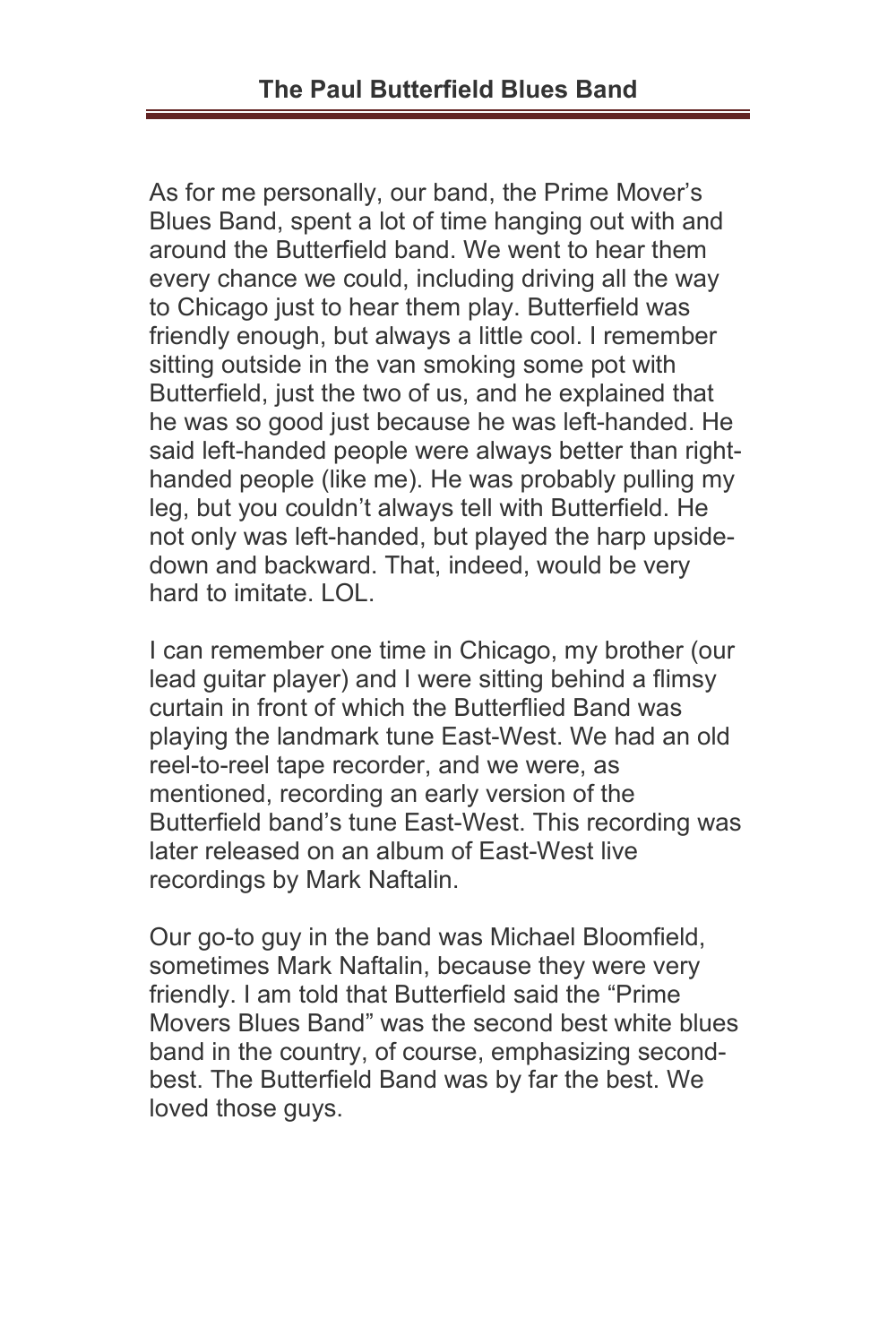In 1967, the Prime Movers drove out to San Francisco for the "Summer of Love," and were taken in by Michael Bloomfield. We had about zero money. Bloomfield found us a place where we could stay, the Sausalito Heliport, and even asked us to substitute for his band, "The Electric Flag," when they couldn't make the gig. We opened for Cream in one of their few concerts at the Fillmore Auditorium.

Although the Butterfield band's albums, especially those first two, are incredible, nothing they recorded EVER sounded as good as hearing them in person. They killed it.

## **The History**

Butterfield grew up in Chicago's Hyde Park, and according to his brother Peter:

"There was a lot of music around. Hyde Park, a place unique in Chicago because it was an island in the Southside ghetto, and a bastion of liberal politics. When we grew up there was a crime problem - mostly due to scattered groups of Puerto Ricans and poor white trash -- but no one made a connection to the black community as a source of crime. We grew up about half a block from something called the International Houses and you would see people from all over the world in the immediate area. "

Butterfield was culturally sophisticated. His father was a well-known attorney in the Hyde Park area, and his mother was an artist -- a painter. Butterfield took music lessons (flute) from an early age and by the time he reached high school, was studying with the first-chair flautist of the Chicago Symphony. He was exposed to both classical music and jazz from an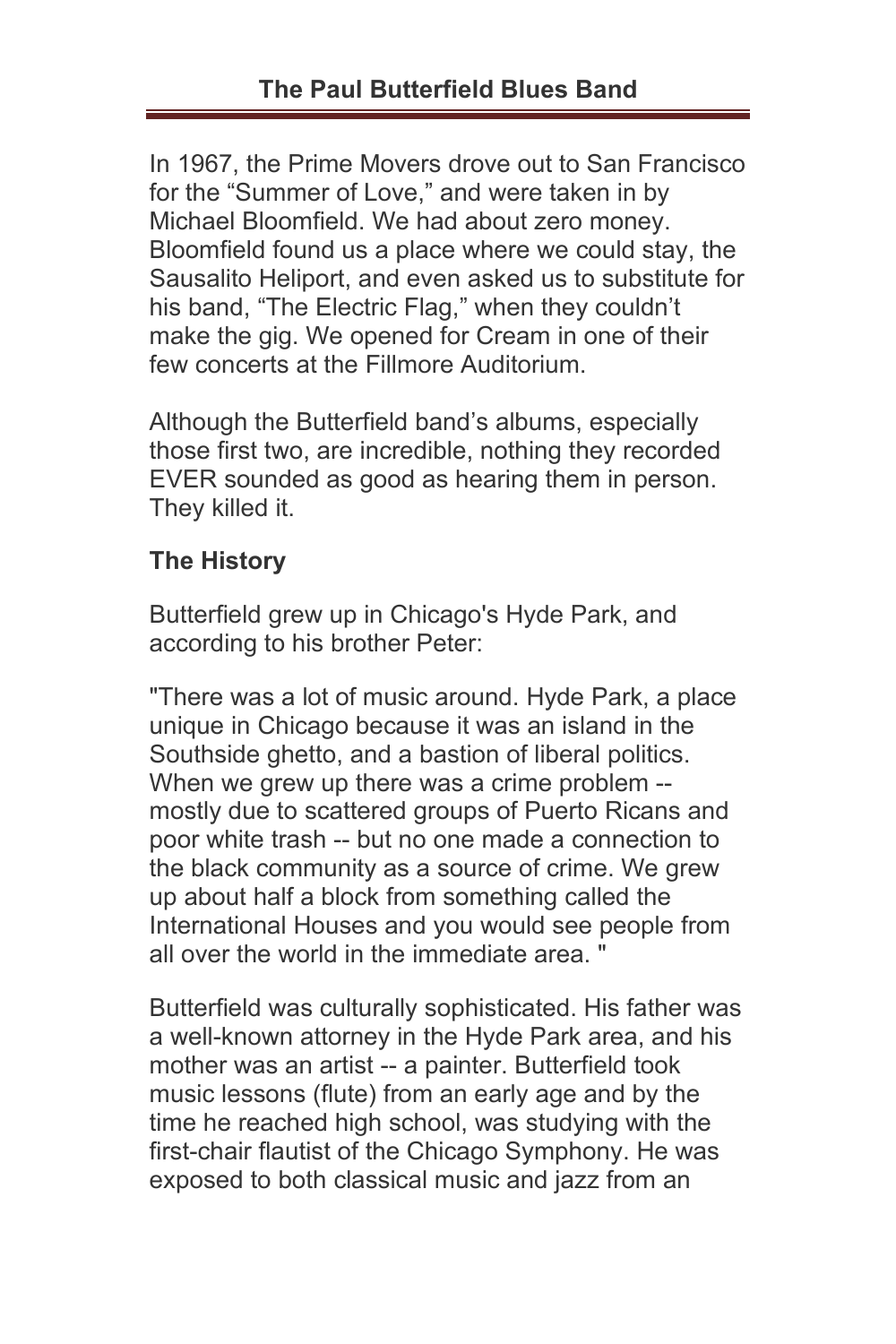early age. Butterfield ran track in high school and was offered a running scholarship to Brown University, which he had to refuse after a serious knee injury. From that point onward, he turned toward the music scene around him. He began learning the guitar and harmonica.

He met the singer Nick Gravanites and started hanging around outside of the Chicago blues clubs, listening. He and Gravanites began to play together at various campuses -- Ann Arbor, University of Wisconsin, and the University of Chicago. His parents sent him off to the University of Illinois, but he would put in a short academic week, return home early (but not check in) and instead play and hang out at the blues clubs. Soon, he was doing this six or seven days a week with no school at all. When this was discovered by his parents, he then dropped out of college and turned to music full-time.

Butterfield practiced long hours by himself -- just playing all the time. His brother Peter writes "He listened to records, and he went places, but he also spent an awful lot of time, by himself, playing. He'd play outdoors. There's a place called "The Point" in Hyde Park, a promontory of land that sticks out into Lake Michigan, and I can remember him out there for hours playing. He was just playing all the time ... It was a very solitary effort. It was all internal, like he had a particular sound he wanted to get and he just worked to get it."

In the meantime, Elvin Bishop had come from Oklahoma to the University of Illinois on a scholarship and had discovered the various blues venues for himself. Elvin remembers "One day I was walking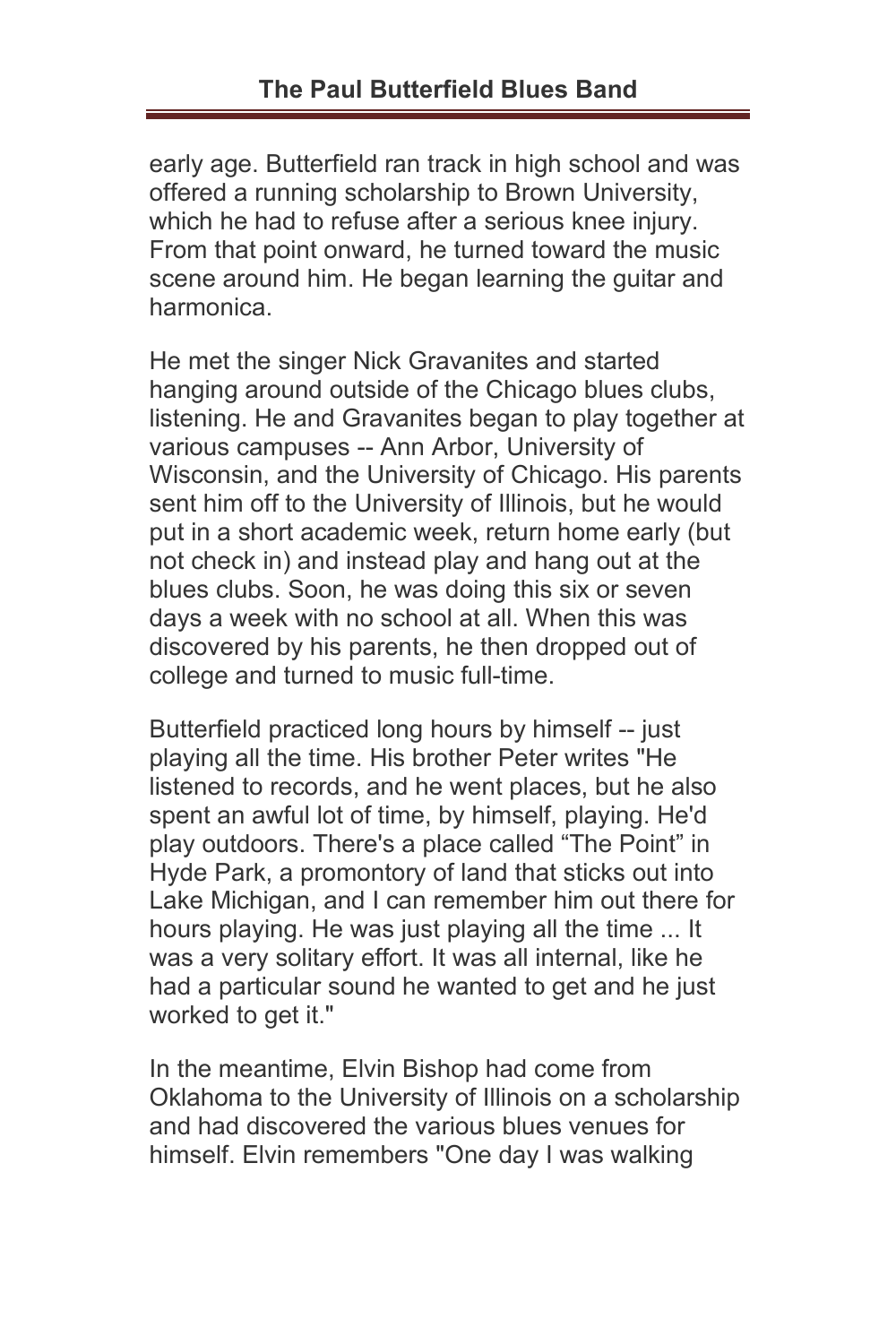around the neighborhood and I saw a guy sitting on a porch drinking a quart of beer -- white people that were interested in blues were very few and far between at that time. But this guy was singing some blues and singing it good. It was Butterfield. We gravitated together real quick and started playing parties around the neighborhood, you know, just acoustic. He was playing more guitar than harp when I first met him. But in about six months, he became serious about the harp. And he seemed to get about as good as he ever got in that six months. He was just a natural genius. And this was in 1960 or 1961."

Butterfield and Bishop began going down to the clubs, sitting in, and playing with all the great black blues players -- then in their prime. Players like Otis Rush, Magic Sam, Howlin' Wolf, Junior Wells, Little Walter, and especially, Muddy Waters. They often were the only whites there, but were soon accepted because of their sincerity, their sheer ability, and the protection of players like Muddy Waters, who befriended them.

An important event in the history of introducing blues to white America came in 1963 when Big John's, a club located on Chicago's White North Side invited Butterfield to bring his band there and play on a regular basis. He said "sure," and Butterfield and Bishop set about putting such a band together. They pulled Jerome Arnold (bass) and Sam Lay (drums) from Howlin' Wolf's band (with whom they had worked for the past six years!), by offering them more money. Butterfield and Bishop (the core team), Arnold, and Lay were all about the same age, and these four became the Butterfield Blues Band. They had been around for a long time and knew the Chicago blues scene and its repertoire cold. This new racially-mixed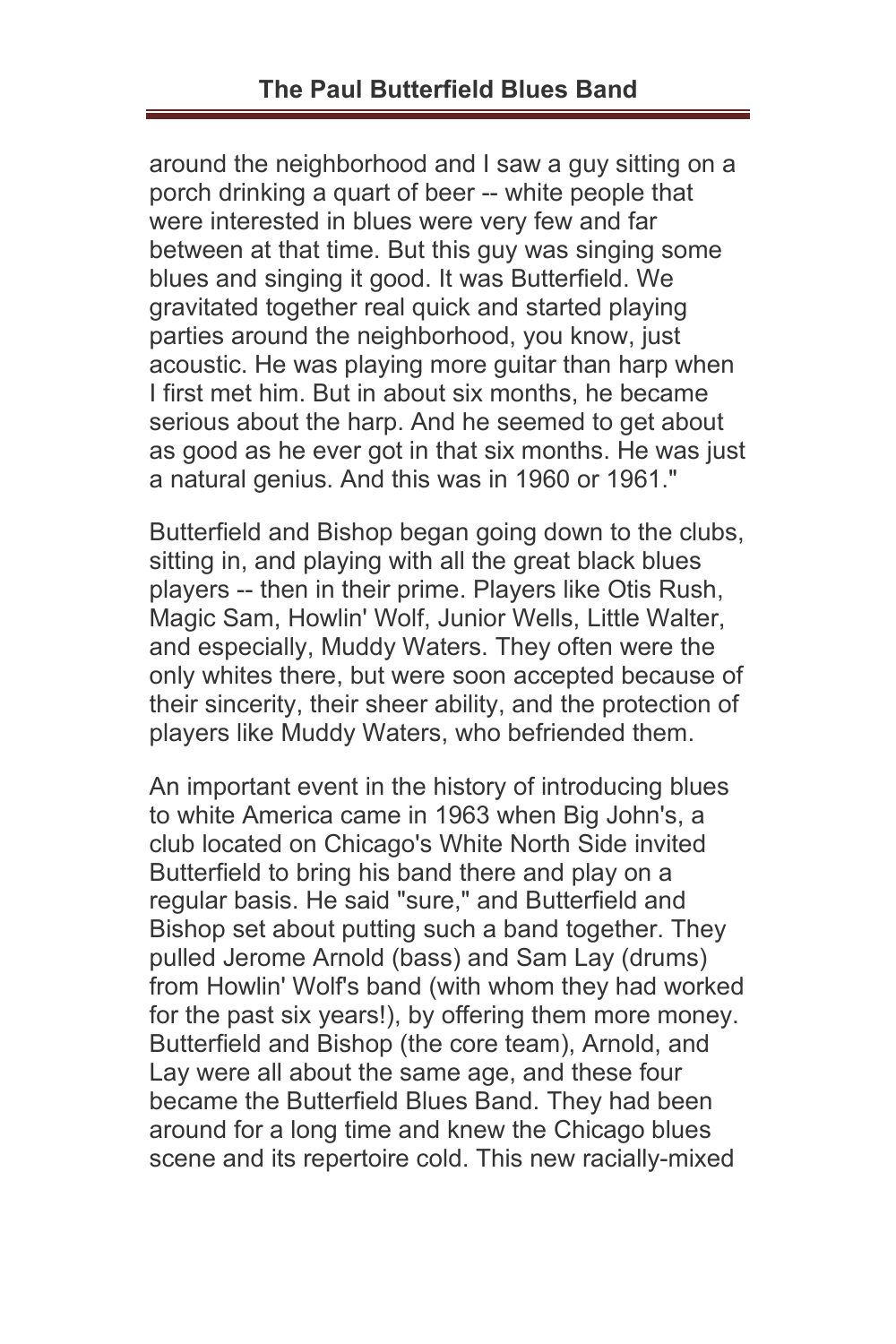band opened at Big John's, was very successful, and made a first great step to opening up the blues scene to white America.

When the new group thought about making an album, they looked around for a lead guitarist. Michael Bloomfield, who was known to Butterfield from his appearances at Big Johns, joined the band early in 1965. Bloomfield, somewhat cool at first to Butterfield's commanding manner, warmed to the group as Butterfield warmed to his guitar playing. It took a while for Bloomfield to fit in, but by the Summer of that year, the band was cookin'. Mark Naftalin, another music student, joined the band as the first album was being recorded, in fact while they were actually in the studio creating that first album on Electra. He sat in (playing the Hammond Organ for the first time!) and noodled around with one of his own tunes, "Thank You Mr. Poobah." Butterfield liked the sound. They recorded that tune with Naftalin that very day along with eight of the 11 other tracks on the first album. After the recording session, Paul invited Naftalin to join the band and go on the road with them. These six, then, became the Paul Butterfield Blues Band.

The first two Butterfield Blues albums are essential from an historical perspective. While East-West, the second album, with its Eastern influence and extended solos set the tone for psychedelic rockers, it was that incredible first album that put the music scene on alert to what was coming.

Although it has been perhaps over-emphasized in recent years, it is important to point out that the release of The Paul Butterfield Blues Band on Electra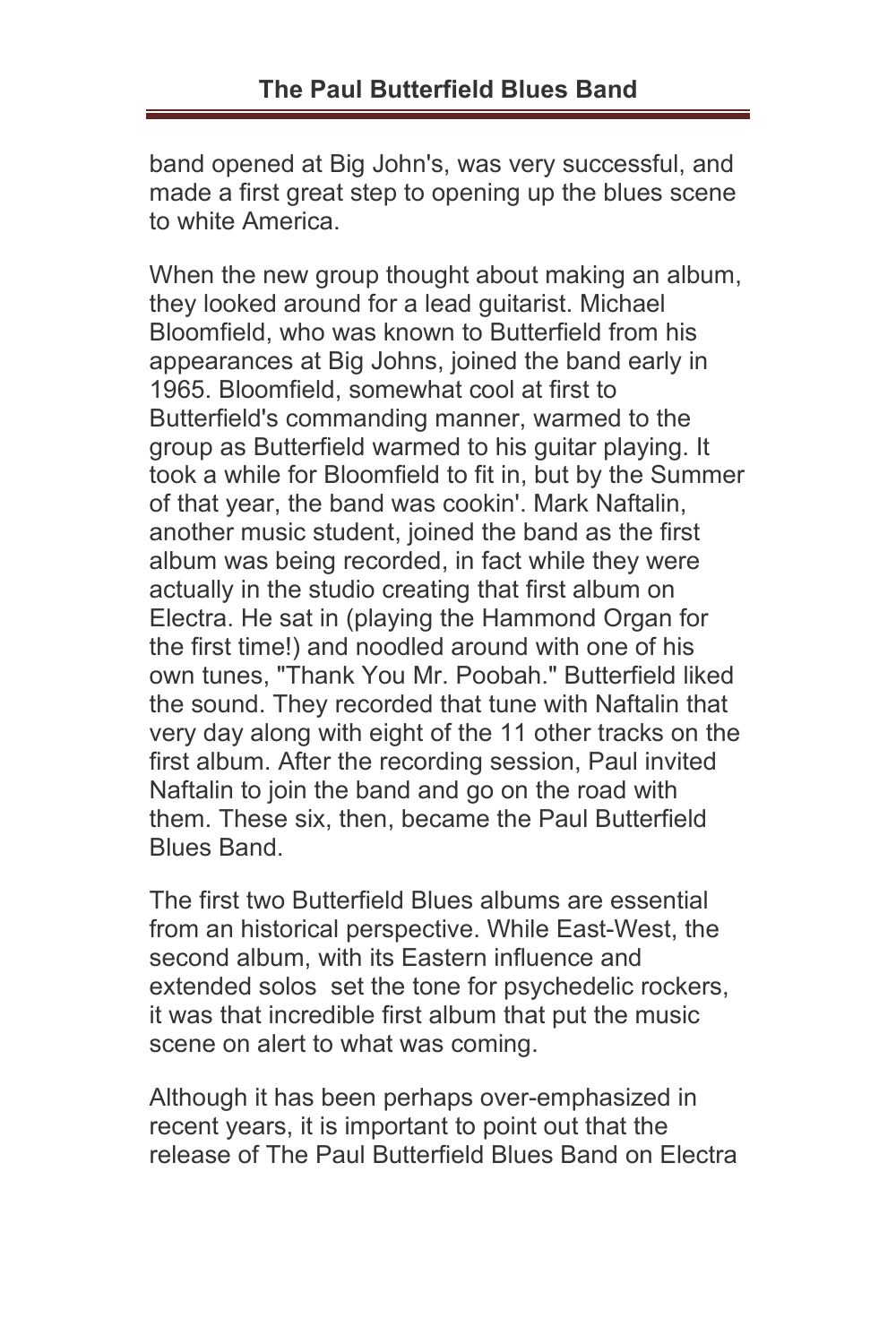in 1965, had a huge effect on the white music culture of the time. Used to hearing blues covered by groups like the Rolling Stones, that first album had an enormous impact on young (and primarily white) rock players. Here is no deferential imitation of black music by whites, but a racially-mixed hard-driving blues album that, in a word, rocked. It was a signal to white players to stop making respectful tributes to black music, and just play it. In a flash the image of blues as old-time music was gone. Modern Chicago style urban blues was out of the closet and introduced to mainstream white audiences, who loved it.

Perhaps the next major event in the Butterfield band came when drummer Sam Lay became ill, late in 1965. Jazz drummer Billy Davenport was called in and soon became a permanent member of the group. Davenport was to become a key element in the development of the second Butterfield Blues Band album, East/West. In particular, the extended solo of the same name.

Fueled by Bloomfield's infatuation with Eastern music and Indian ragas at the time and aided by Davenport's jazz-driven sophistication on drums, their arose in the group a new music form that was to greatly effect rock music -- the extended solo. There is little question that here is the root of psychedlic (acid) rock -- a genuine fusion between East and West.

Those first two albums served as a wakeup call to an entire generation of white would-be blues musicians. Speaking as one who was on the scene, that first Butterfield album stopped us in our tracks and we were never the same afterward. It changed our lives.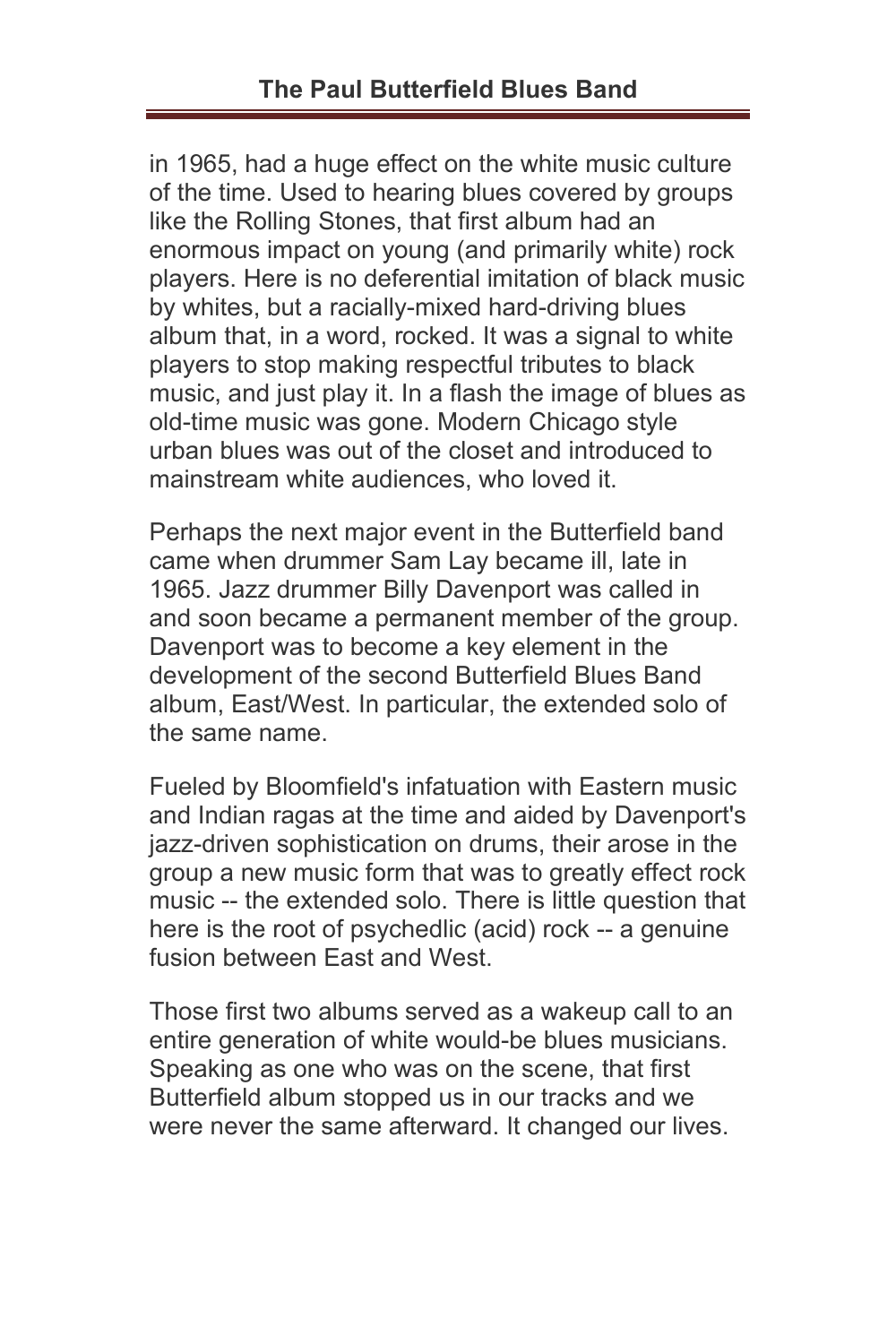The third album (released in 1967), "The Butterfield Blues Band; The Resurrection of Pigboy Crabshaw" is the last album that preserves any of the pure blues direction of the original group. By this time, Bloomfield has left to create his own group, The Electric Flag and, with the addition of a horn section, the band is drifting more toward an R&B. sound. Mark Naftalin left the group soon after this album and the Butterfield band took on other forms.

Aside from these first three albums, later Butterfield material somehow misses the mark from a blues persopective. He never lost his ferocity or integrity, but the synergy of that first group was special. There has been some discussion in the literature about the personal transformation of Butterfield as his various bands developed. It is said that he went from being a self-centered band leader (shouting orders to his crew a' la Howlin' Wolf) to a more democratic style of leadership, providing his group with musical freedom (like Muddy Waters). For what it's worth, it is clear that the best music is in those first two (maybe three) albums. Subsequent albums, although also interesting, have not gotten as much attention then or now from reviewers.

When I knew Butterfield (during the first three albums), he was always intense, somewhat remote, and even, on occasion, downright unfriendly. Although not much interested in other people, he was a compelling musician and a great harp player. Michael Bloomfield and Mark Naftalin, also great players, were just the opposite -- always interested in the other guy. They went out of their way to inquire about you, even if you were a nobody. Naftalin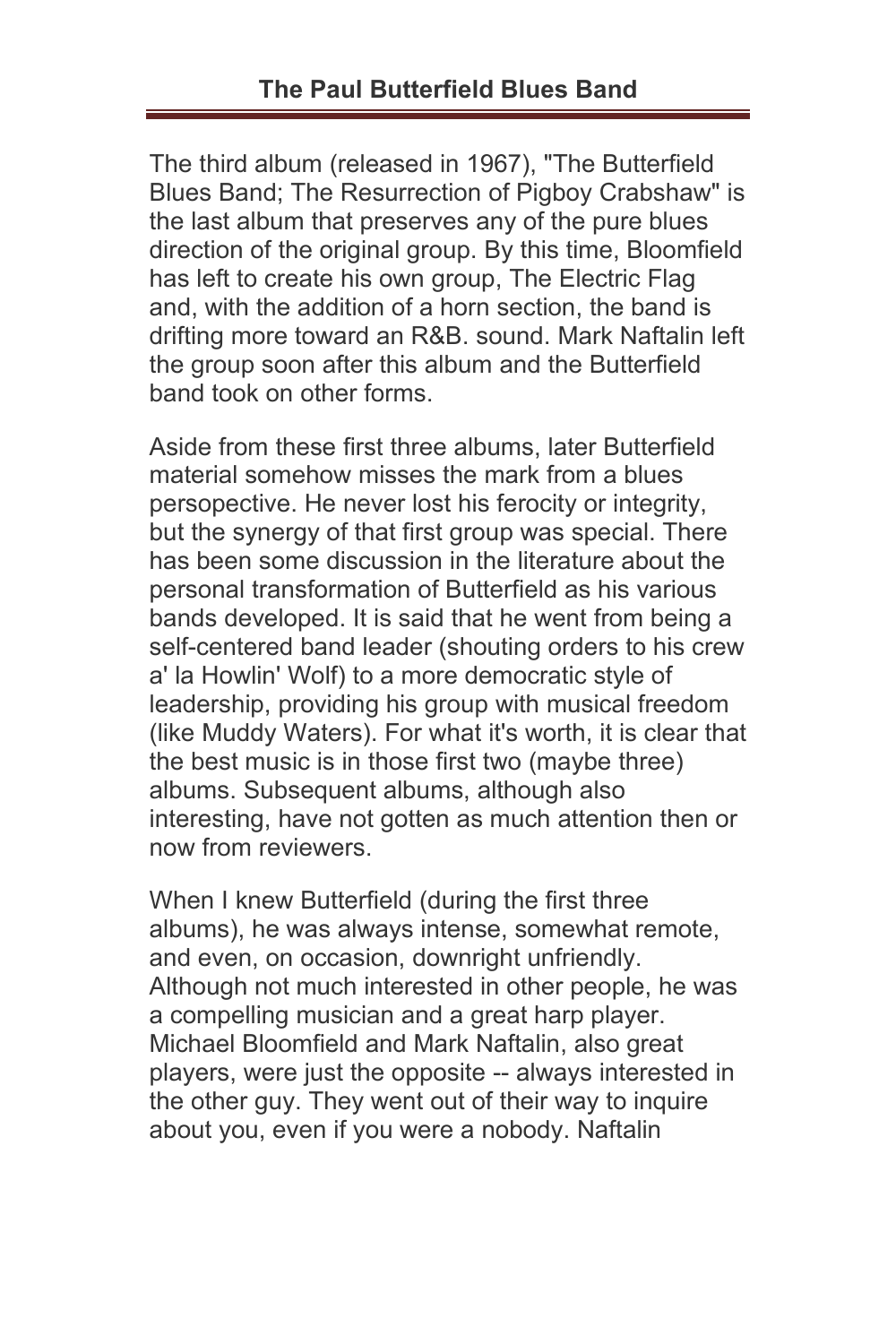continues to this day to support blues projects and festivals in the San Francisco Bay area.

After Bloomfield and Naftalin left the group, Butterfield more and more spun off on his own. The next two albums, In My Own Dream (1968) and Keep on Moving (1969) moved still farther away from the blues roots until in 1972, Butterfield dissolved the group, forming the group Better Days. This new group recorded two albums, Paul Butterfield's Better Days and It All Comes Back.

After that, Butterfield faded into the general rock scene, with an occasional appearance here and there, as in the documentary "The Last Waltz" (1976) -- a farewell concert from The Band. The albums Put It in Your Ear (1976) and North/South (1981) were attempts to make a comeback, but both failed. Paul Butterfield died of a drug-related heart failure in 1987.

Even to this day, Butterfield remains one of the only white harmonica players to develop his own style (another is William Clarke) -- one respected by black players. Butterfield has no real imitators. Like most Chicago-style amplified harmonica players, Butterfield played the instrument like a horn -- a trumpet. He tended to play single notes rather than bursts of chords. His harp playing is always intense, understated, concise, and serious -- only Big Walter Horton has a better sense of note selection.

The effect of the Butterfield Blues Band on aspiring White blues musicians was enormous and the impact of the band on live audiences was stunning. Butterfield the performer was always intense, serious, and definitive -- no doubt about this guy. Blues purists sometimes like to quibble about Butterfields voice and